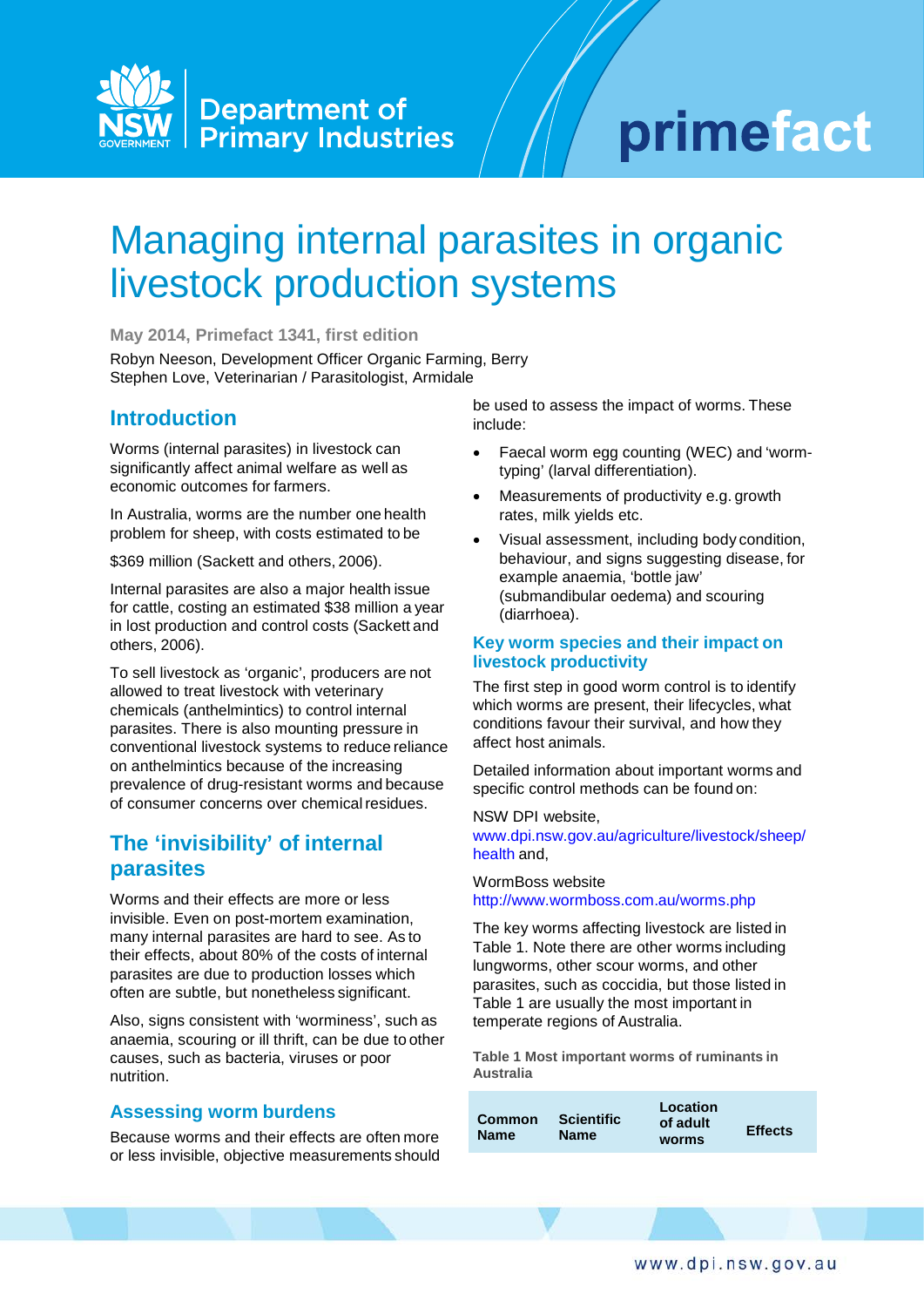| Common<br><b>Name</b>             | <b>Scientific</b><br><b>Name</b>                                                                          | Location<br>of adult<br>worms                  | <b>Effects</b>                                                                                                                                       |
|-----------------------------------|-----------------------------------------------------------------------------------------------------------|------------------------------------------------|------------------------------------------------------------------------------------------------------------------------------------------------------|
| Barber's<br>pole<br>worm          | Haemonchus<br>contortus<br>(mainly<br>sheep,<br>goats); $H$ .<br>placei<br>(mainly<br>calves)             | Abomasu<br>$m$ $\mu$ <sup>th</sup><br>stomach) | Blood-<br>suckers,<br>causing<br>pallor /<br>anaemia,<br>exercise<br>intoleranc<br>e, loss of<br>protein.<br>Sometime<br>S<br>sudden<br>death.       |
| Liver<br>fluke                    | Fasciola<br>hepatica<br>(many<br>warm-<br>blooded<br>final hosts)                                         | Liver                                          |                                                                                                                                                      |
| Small<br>brown<br>stomach<br>worm | Teladorsagia<br>(Ostertagia)<br>circumcincta<br>(sheep,<br>goats);<br>Ostertagia<br>ostertagi<br>(cattle) | Abomasum                                       | Grazes on<br>mucosa<br>(stomach<br>or<br>intestinal<br>lining):<br>loss<br>of protein,<br>malabsorp<br>t<br>ion, loss<br>Ωf<br>appetite,<br>scouring |
| <b>Black</b><br>scour<br>worms    | Trichostrong<br>$V$ lu-s<br>(various<br>species)                                                          | Mostly<br>in<br>small<br>intestin<br>e         |                                                                                                                                                      |

#### **Assessing worm burdens**

Faecal worm egg counts (WECs) are a simple but very important tool for assessing worm burdens. Worm-typing (larval differentiation) is often done to determine which species of worm are present.

Some benefits of WECs:

- Better measure of worm burdens than visual assessment alone
- Gives early warning of burdens that could become a problem
- Prevents unnecessary treatments
- Helps to differentiate from other causes of disease or ill thrift
- Can be used after treatment (often10 days after) to test efficacy of the treatment
- Objective and regular measurements such as WECs give producers peace of mind
- When combined with worm-typing, WECs can lead to better treatment choices (different worms might require different control measures).

WormTest is another name for WECs that are done to monitor roundworm egg counts (and worm-type) and fluke (stomach and liver fluke) egg counts in livestock, including cattle, sheep, goats, alpacas, pigs and horses. Egg counts are done on dung samples submitted to the laboratory in a WormTest collection kit. Note that the laboratory method for round worm egg counts is different to that for flukes: be sure to specify on the lab submission form which tests you require. WormTest kits, which include packaging suitable for mailing to the lab of your choice, are available from Local Lands Services (LLS), NSW DPI offices and rural suppliers. Tests can be done at NSW DPI or private parasitology labs.

WECs need to be interpreted along with other factors, such as the species, age and condition of the animal, the types of worm present, and various management factors. For example, weaners might be treated at a lower egg count than non-lactating adults in good condition.

Also note that WECs do not correlate as well with worm burdens in cattle as they do with small ruminants and alpacas. For example it is possible to have significant production losses and even clinical parasitism in cattle with low worm egg counts. If in doubt, check this using a 'diagnostic treatment', i.e. identify and treat a proportion of the affected mob and assess any responses to treatment, preferably using objective measurements (e.g. growth rate) as well as visual assessment.

All tests and methods have their shortcomings. Despite this, WECs are a most important and cost-effective tool. Unfortunately, WECs are used somewhat less than they should be.

For more information on faecal worm egg counts and WormTest, as well as the most significant internal parasites affecting sheep, goats and cattle see NSW DPI website:

[www.dpi.nsw.gov.au/agriculture/vetmanual/speci](http://www.dpi.nsw.gov.au/agriculture/vetmanual/speci) mens-by-disease-

syndrome/diseases\_of\_livestock/internal\_parasit es

Also see: [http://www.wormboss.com.au/tests](http://www.wormboss.com.au/tests-)tools.php

#### **Other tests**

#### *Haemonchus Dipstick Test*

This test detects occult (hidden) blood in the faeces which can serve as an early warning of problems from barber's pole worm in sheep, even earlier than with WECs. It is most useful inareas and seasons where disease from barber's pole worm (haemonchosis) is a serious problem.

#### More information:

[http://www.wormboss.com.au/tests](http://www.wormboss.com.au/tests-)tools/tests/assessing-worms.php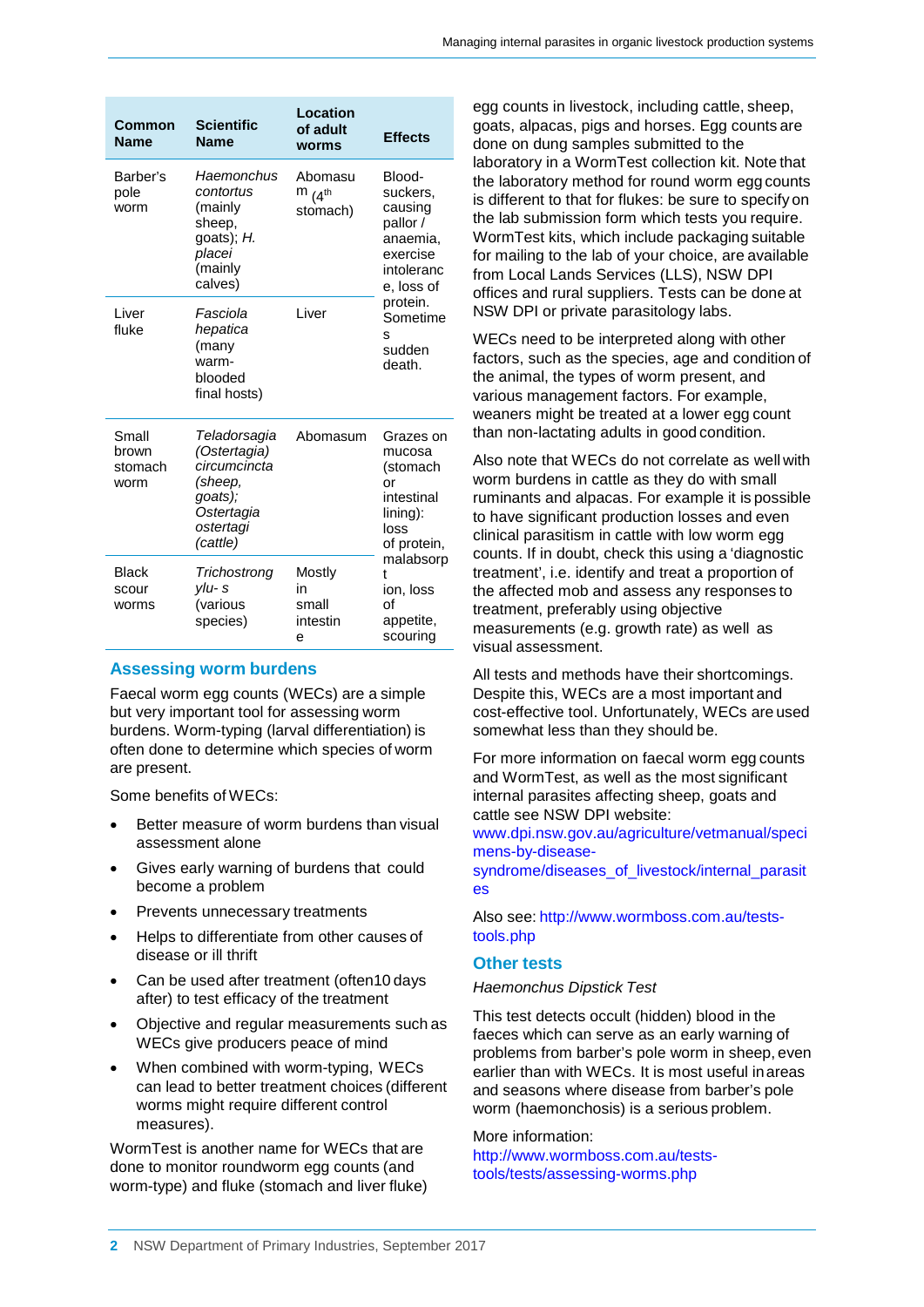#### *Other lab tests*

Field and laboratory vets may employ other tests, such as pepsinogen estimation (if ostertagiosis in cattle is suspected), liver function tests, or haematology (blood counts), to help diagnose disease due to parasites or other causes. Dung samples may be tested for coccidia, or viruses or bacteria that may cause scouring.

#### **Visual assessment of livestock**

Visual signs such as loss of condition, lethargy or scouring may indicate a significant worm burden.

Various visual assessment tools have been developed to help producers identify and treat those animals in a herd most severely affected by internal parasites.

Body condition scoring (BODCON) is a field based method of scoring the tissue over the lumbar vertebrae of goats. Scour worms such as *Trichostrongylus* spp. and *Teladorsagia* sp. can cause reduced appetite, scouring and weight loss that is easily detected by this method (MLA, 2007). Condition or fat scoring is also used in sheep and cattle. (See NSW DPI website).

FAMACHA© is an on-farm method of grading the colour of the conjunctiva the lower inner eyelid of individual goats and sheep against a simple colour chart (Figure 1). Pallor indicates anaemia which is commonly caused by the blood sucking nematode *Haemonchus contortus* (barber's pole worm). Other causes include liver fluke infections and ovine mycoplasmosis (formerly known as eperythrozoonosis). FAMACHA is used to detect haemonchosis-affected sheep and goats for treatment and, in the case of repeatedly affected animals, culling.

**Figure 1 FAMACHA© eye colour chart assesses level of anaemia (an indicator of barber's pole worm infestation) in sheep and goats.**



*Photo credit: Susan Schoenian, 'Baalands'. [www.flickr.com/photos/baalands/9263070823/siz](http://www.flickr.com/photos/baalands/9263070823/siz) es/c/in/photostream/*

Due to the frequent testing required (all individuals in a mob are tested and recorded every 1–2 weeks during the worm season), MLA considers FAMACHA to be largely unsuitable in Australian commercial flocks. However, there may be a role for it in small hobby flocks (under 50 sheep) where frequent monitoring is possible (MLA, 2007: [http://www.wormboss.com.au/tests](http://www.wormboss.com.au/tests-)tools/tests/assessing-worms.php).

Another easily recognised symptom of worm infection is bottle jaw or sub-mandibular oedema (Figure 2). The swelling under the jaw can result from both severe barber's pole worm and liver fluke infections; but may also be caused byother factors such as a severe lack of protein in sheep.

**Figure 2 . Bottle jaw (sub-mandibular oedema) can indicate severe infection by both barber's pole worm and liver fluke.**



*Dr Libby Guest*

Sheep that lag (a tail in the mob) or lie down during mustering can also indicate a significant worm infection.

Although labour- and time-intensive, these tools can help with selection of animals that are more resilient to worms, whereas WECs, for example, detect those with greater host resistance to worms (MLA, 2007).

More information: Tools and tests:

<http://www.wormboss.com.au/tests->

tools/tests/assessing-worms.php

Resilience vs resistance: [http://www.wormboss.com.au/tests](http://www.wormboss.com.au/tests-)tools/management-tools/breeding.php

Visual signs of worms: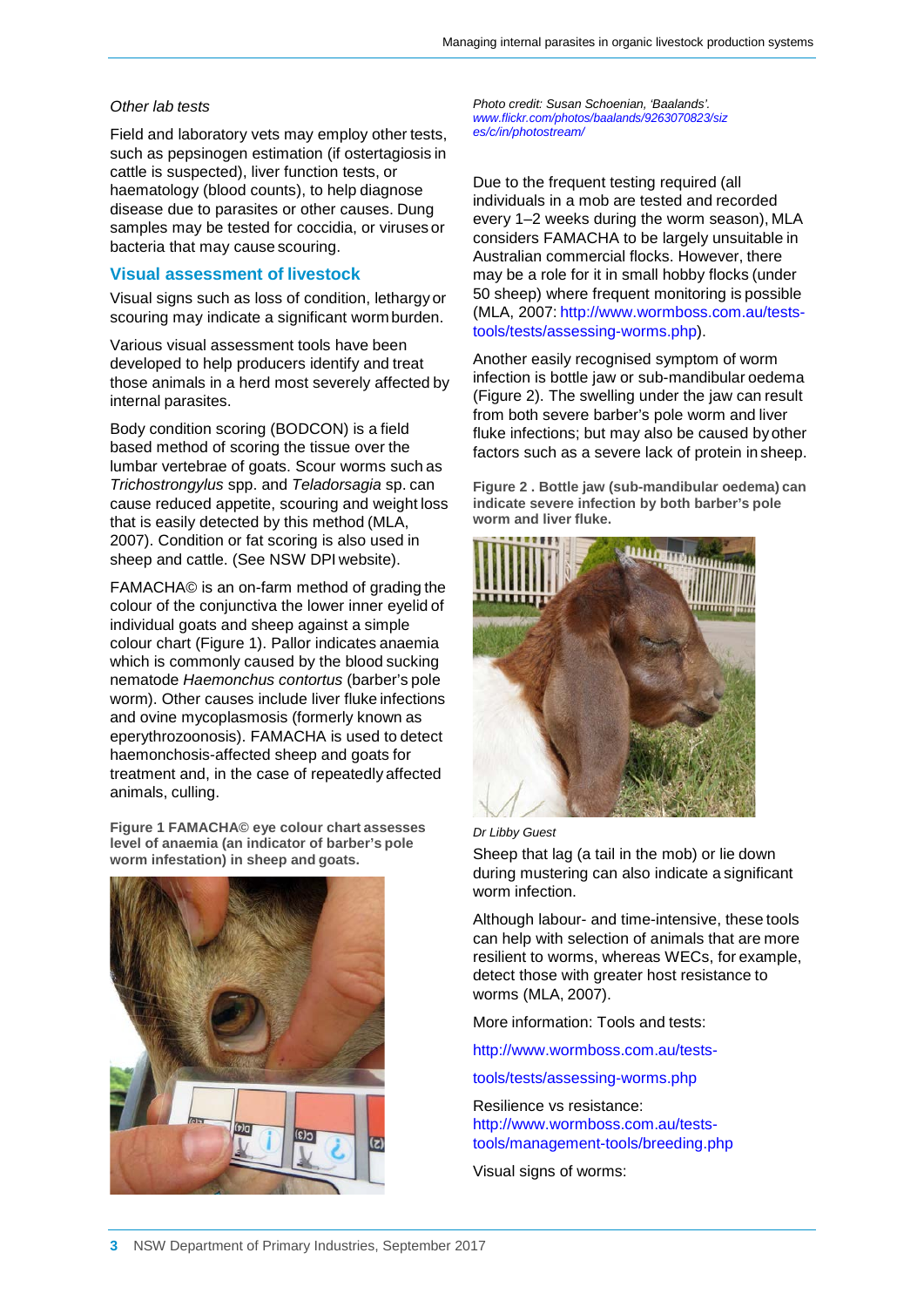<http://www.wormboss.com.au/worms/roundworm> s/signs-of-worms.php

## **Factors affecting parasitism**

To effectively control internal parasites in organic livestock systems you must know and manage the relevant risk factors. These include:

- Location Local climatic and environmental conditions strongly influence which parasites are present and in what numbers. Warm and moist conditions generally increase the risk of significant infections.
- Livestock susceptibility Breed and genetic selection, age, and stressors such as poor nutrition, pregnancy, birthing and weaning, can increase susceptibility to parasitism.
- Livestock management This includes grazing management (quality and quantity of feed) and stocking rates, pasture species selection and soil health.

#### **Location of the livestock enterprise**

Controlling worms organically is often more challenging in the high rainfall areas of southeastern Australia. This is particularly the case in coastal areas where higher rainfall and humidity create moist conditions which favour free-living stages (eggs, larvae) of worms on pasture.

This doesn't mean that organic livestock production in wetter regions should be avoided. Rather it means that greater diligence is required to maintain livestock health and to strategically prevent the build-up of parasites under favorable conditions.

Which worms infect livestock largely depends on climatic conditions. For example, liver fluke (*Fasciola hepatica*) is an important parasite of livestock in wetter zones which favour the intermediate host, an aquatic snail. So, liver fluke is more common in the eastern third of NSW, but also may occur in some western irrigationareas.

There are websites which identify appropriate management options (including non-chemical) for the major internal parasites according to specific regions. For sheep, WormBoss is the national repository of information on sheep worm control in general, as well as providing more specific guidance for worm control in specific regions around Australia:

[www.wormboss.com.au/programs.php.](http://www.wormboss.com.au/programs.php) The

general principles enunciated in WormBoss also apply to other livestock.

For cattle, the MLA's 'atlas' of parasite control in cattle identifies major control regions and management options. See:

[www.mla.com.au/Livestock-production/Animal](http://www.mla.com.au/Livestock-production/Animal-)health-welfare-and-biosecurity/Parasites/Cattleparasite-atlas

Also check information on state government websites, for example, NSW DPI: <http://www.dpi.nsw.gov.au/agriculture/livestock/h> ealth

Local environmental conditions can also play a role in livestock susceptibility. For example, under dry conditions when liver fluke may not be considered an issue, livestock tend to congregate in areas such as soaks and water courses where green pasture persists, and where fluke are more prevalent. So, fluke infections can be higher during dry spells than in good seasons when livestock are dispersed over a greater area.

Some strategies to minimise fluke infection are exclusion of stock from, or draining, these persistently damp areas. There are also management, water quality and environmental advantages to permanently fencing off swamps, creeks, dams, and using only troughs to supply stock water.

Drought and floods may also play a role because they affect the quantity and quality of forage.

Poorer nutrition can reduce the resistance and resilience of livestock with respect to internal parasites.

#### **Livestock susceptibility factors**

The susceptibility of livestock to internal parasitic infestations is often referred to in terms of their resistance or resilience to infection. Resistance is the animal's ability to withstand infection by parasites; resilience is the ability to cope with the effects of parasites once infection has occurred.

#### **Livestock nutrition**

The development and maintenance of immunity requires protein, energy and minerals in balanced proportions. Poor nutrition increases vulnerability, (reduces resilience and resistance), to pests and diseases.

Providing browse or browse paddocks is a good worm control option for goats (MLA, 2007).

Browse may improve nutrition as well as reducing exposure to infective worm larvae on pasture.

#### **Breeding worm resistant livestock**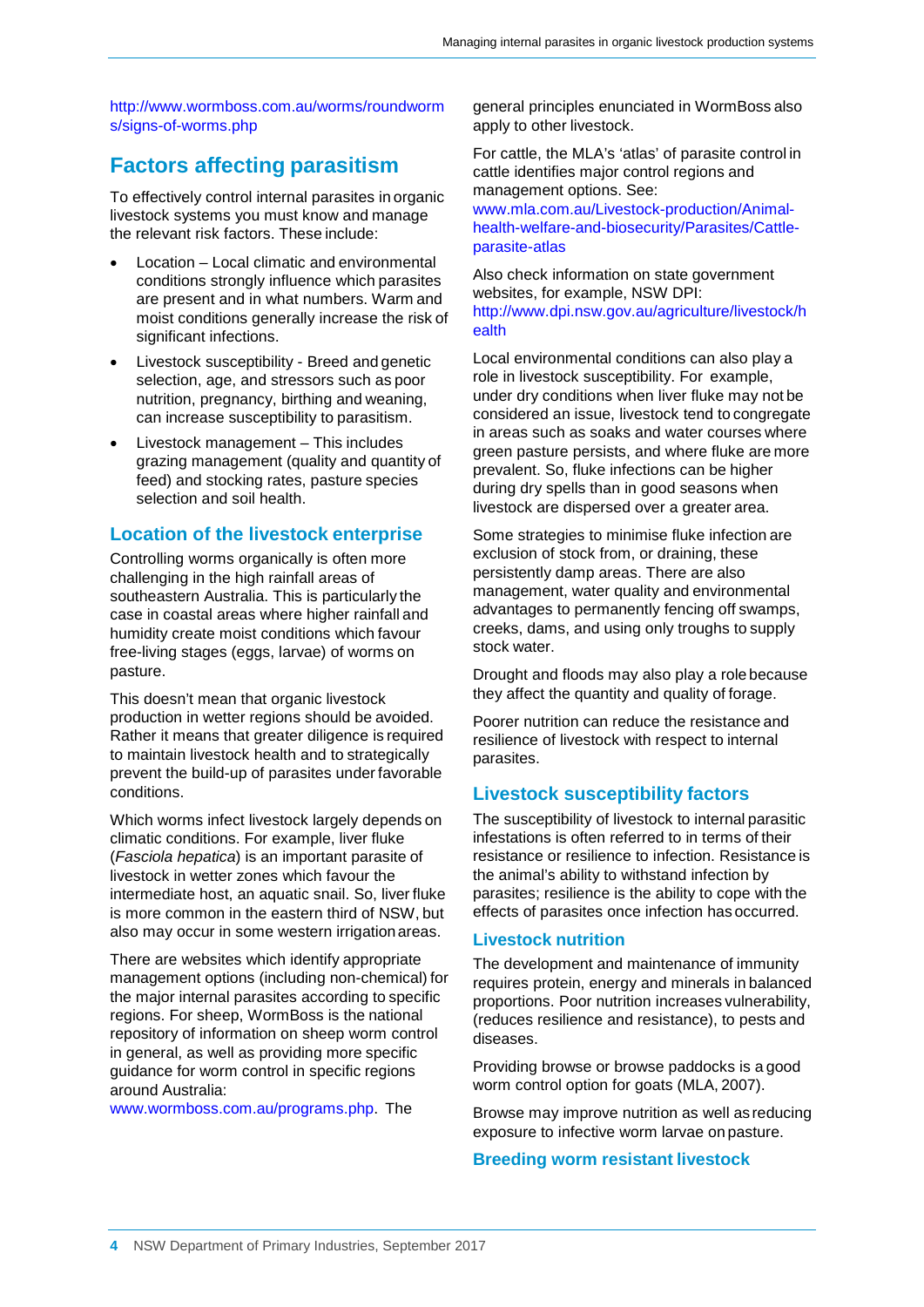Host resistance to worms is a heritable trait in sheep and other livestock. The heritability is sufficiently high in sheep to allow for significant increases in the resistance of a flock of sheep over time by using rams that have favourable Australian Sheep Breeding Values for worm egg count (ASBV-WEC) as well as other desirable traits.

Resilience is also heritable, and is independent of resistance. The resilience of a flock can be improved by selecting rams with favourable ASBVs for various production traits.

The emphasis placed on various traits in breeding programs depends on the particular issues faced by producers and what their goals are.

Walkden-Brown et al. (2008) found that selection for resistance to worm infection in goats is likely to result in slow genetic progress but with no evidence of negative correlations with production traits.

More information: [http://www.wormboss.com.au/tests](http://www.wormboss.com.au/tests-)tools/management-tools/breeding.php

#### **Culling susceptible livestock**

Some individuals in a herd or flock are significantly less resistant and/or resilient to internal parasites than the average. Once identified as 'repeat offenders', these should be removed from the flock.

#### **Breed selection**

As well as genetic variation within any flock or herd, there are some livestock breeds that have genes which make them somewhat more resistant or more resilient to internal parasites than other breeds.

For example, the Red Maasai, a breed of sheep kept by Maasai pastoralists in East Africa's Great Rift Valley, have been found to be genetically resistant to intestinal worm parasites. Geneticists working at the International Livestock Research Institute (ILRI), in Nairobi, Kenya are investigating which genes may be conferring worm resistance in this breed. The St Croix is another native or indigenous breed of sheep which shows strong resistance to some worms.

Other sheep breeds may be more resilient to parasites. Whilst breeds such as Dorpers may appear to suffer less from worms than other breeds in some environments (eg. rangelands), this could also be due to their propensity to browse more than other sheep breeds, resulting in a lower intake of worm larvae.

Goats are more susceptible to parasite infection than sheep. Boer, Nubian, Angoras and Swiss Dairy seem to be particularly vulnerable whilst Kiko, Spanish and Myotonic have been reported as being more resistant (Schoenian, S. and Semler, J. 2013).

#### **Livestock age**

Young livestock are more susceptible to parasites than adults. With maturity, theirimmune response and resilience to parasitic infections strengthens.

By two years of age most cattle have strong immunity to roundworms; accordingly, adult cattle require less frequent treatment, unless liver fluke is an issue.

Sheep less than 12 months of age are most susceptible to the harmful effects of internal parasites. Dry adult sheep usually have lower worm burdens and shed significantly fewer worm eggs in their faeces compared to lambs and weaners. They are also much less likely to suffer production losses due to internal parasite infection because of greater immunity and resilience (MLA, 2007). Grazing management can exploit this by having older, less susceptible stock grazing wormier pastures before young stock, or have a higher number of less susceptible livestock together with young stock.

Goats are particularly slow to develop immunity to internal parasites. Goats of any age have little natural resistance or resilience to parasitic infection.

#### **Stress and physiological state**

Stress weakens immunity and increases vulnerability to worms.

Late pregnancy, early lactation and weaning are times when animals' resistance to worms may be low. Good management including good nutrition is critical at these times.

Poor nutrition is a very common stressor, especially during droughts, and markedly increases susceptibility to parasitism and other diseases.

Good nutrition and managing exposure to worms through grazing rotations assists in developing and maintaining resistance and resilience. Good management optimizes nutrition by giving access to quality pasture, and providing quality supplementary feed under adverse conditions such as drought or flooding.

Minimising livestock stress from poor handling procedures or lack of shelter is also a priority.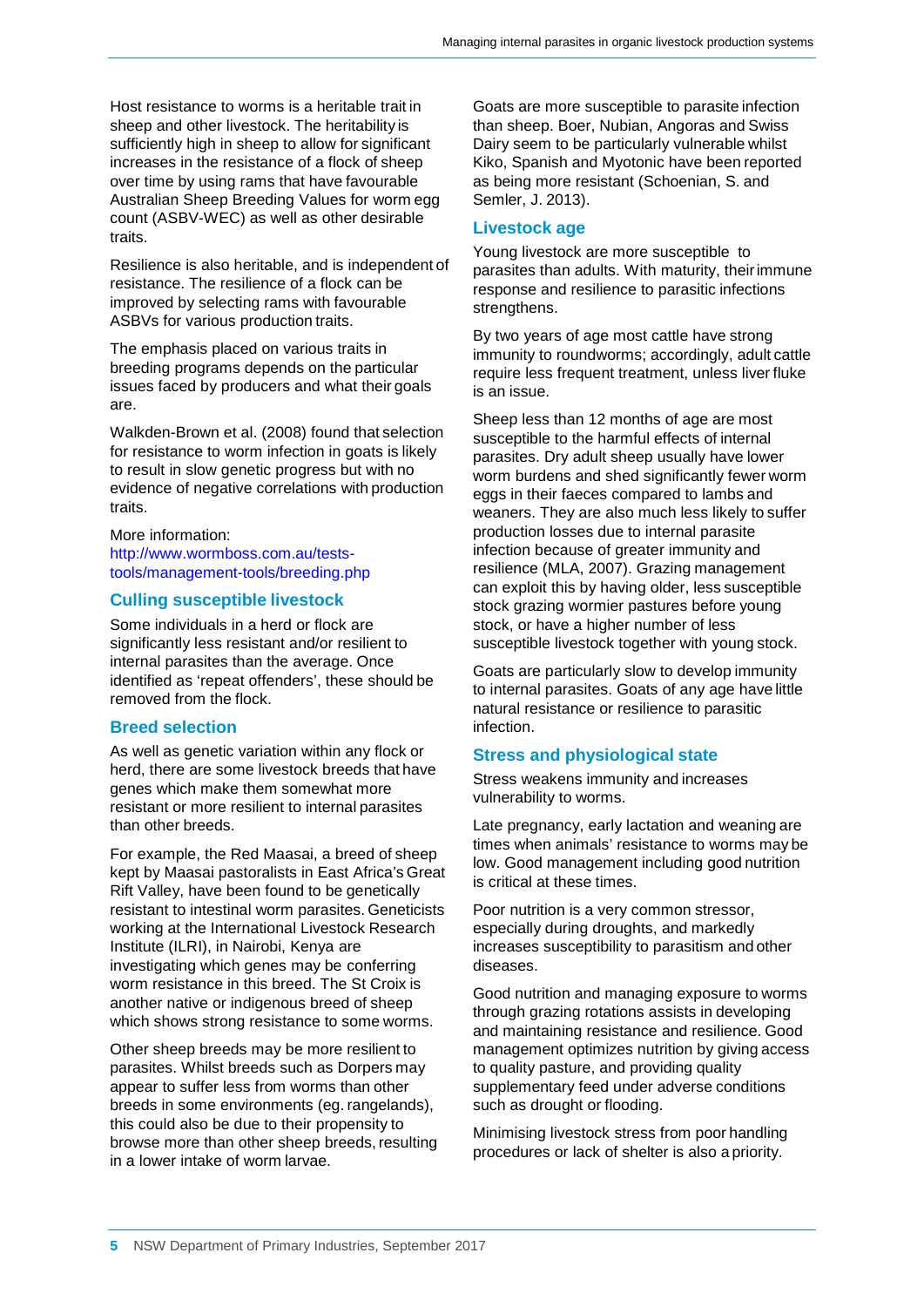## **Livestock management and internal parasites**

Good worm management consists of a number of strategies, both short and long term. An integrated approach to parasite management is essential if it is to be effective and sustainable.

#### **Impact of pasture management on worms**

Pastures are often utilised by organic mixed livestock and cropping enterprises as a stage in a cropping rotation. The pasture phase is used to provide livestock nutrition, improve soil structure, create fertility for crops, and to break weed, pest and disease lifecycles. In order to maximise these benefits, rotations should be the right length and should include appropriate pastures and crops.

For example, in a mixed legume and grass based pasture, a pasture phase that is too long can cause a decline in nutritional value, and an increase in parasite load. Additionally, with the pasture becoming grass dominant over time there may be less nitrogen that is fixed and available for crops succeeding in the rotation.

Moving livestock to a new grazing environment can increase the risk of worm infections.

Livestock newly introduced to an organic enterprise should first be placed in a quarantine paddock and checked for worms. If treatment is required, do this prior to mixing new livestock with the organic herd. This prevents unnecessary contamination of clean pastures with parasites as well as allowing for contaminants such as weed seeds to be passed through the gut and confined to the non-organic area.

Note that newly introduced non-organic livestock may be carrying worms with some degree of drench resistance to one or more drench groups, so if chemical drenching is required then it is important to consider quarantine protocols to keep these drug resistant worms out of the system. There is a recommended protocol for this (which includes using anthelmintics) See: <http://www.wormboss.com.au/news/articles/drenc> hes/quarantine-drenching-getting-it-right.php

If anthelmintic treatments are used, the treated livestock must be quarantined from organic livestock for a period equivalent to three times the withholding period specified on the product label, or three weeks, whichever is longer. There are restrictions on selling these livestock as 'Organic'. See section on 'Chemical Treatments' in this Primefact and also:

[www.dpi.nsw.gov.au/agriculture/farm/organic/live](http://www.dpi.nsw.gov.au/agriculture/farm/organic/live) stock-vaccinations

### **Pasture selection**

When selecting pasture species in organic systems, consider nutritional and health benefits for livestock, nutritional inputs for subsequent crops (e.g., nitrogen fixation); soil improvement benefits (e.g. tap rooted species help recycle nutrients and improve soil structure); persistence of species under different grazing regimes, and competitiveness against weeds, pests and diseases.

#### *Pasture species with anthelmintic properties*

Some bioactive forages show potential for worm control in sheep and goats, partly at least by improving resilience against parasites.

Research shows that some leguminous pasture species containing condensed tannins (CT) can reduce worm burdens and WECs in sheep and goats, although why this happens is not always clear.

The CT content of some forage species is shown in Table 2.

**Table 2 Condensed tannin (CT) content in different forage species.\***

| <b>Forage</b>                             | CT g/kg of DM |
|-------------------------------------------|---------------|
| Birdsfoot trefoil (Lotus<br>corniculatus) | 48            |
| Big trefoil                               | 77            |
| Sanfoin                                   | 29            |
| Sulla                                     | 51-84         |
| Lucerne                                   | 0.5           |
| Sericea lespedeza                         | 46-152        |
| Perennial ryegrass                        | 1.8           |
| Chicory                                   | 3.1           |
| Crabgrass/tall fescue<br>mixture          | 3.2           |

\*The standard used for analysis will affect the results. For these studies, a Quebracho (a tannin containing South American hard wood tree species) standard was used. Source: ATTRA 2007. Tools for Managing Internal Parasites in Small Ruminants: Sericea Lespedeza

However, finding the tannin producing species with the 'right' combination of nutritional benefits and 'anti-worm' effects is not easy.

According to Min et al. (2003), low concentrations of CT (20-45 g CT/kg DM) are helpful to animals, whereas high forage CT concentrations (55 to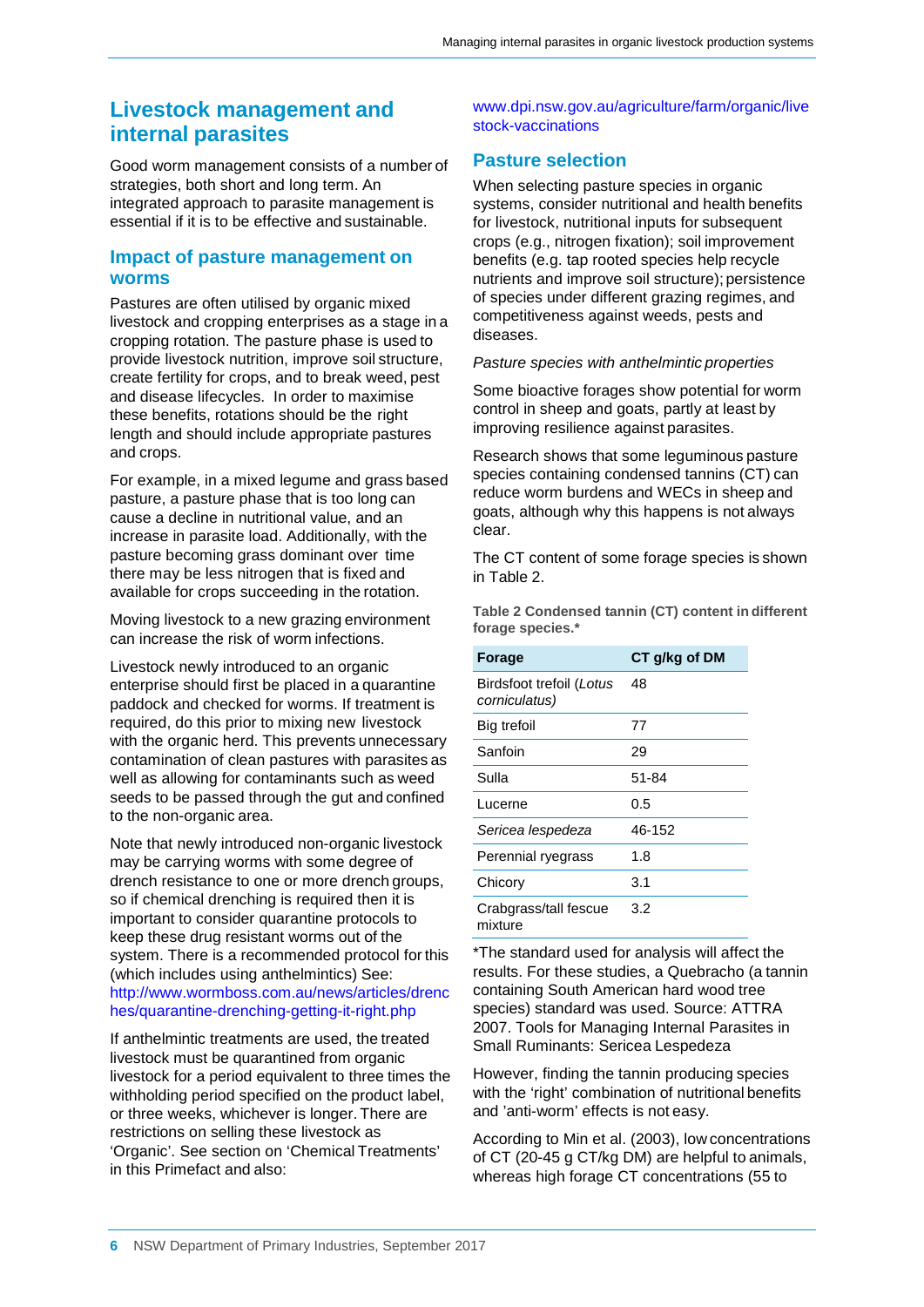106 g of CT/kg of DM) have been shown to reduce productivity, (Barry and Manley, 1984). If CT levels are too high, palatability can be a major issue, resulting in lower animal productivity.

Results vary according to CT concentration and type, and the species of animal grazing the forage.

A number of species have been investigated for their effectiveness in controlling internal parasites.

Forage chicory is known to improve the live weight gain in lambs and to lead to lower pasture contamination because "larval survival on chicory is lower than on grasses" (Rattray, 2003).

Research indicates that chicory can reduce adult worm burdens in sheep but not WECs or the establishment of ingested infective larvae.

Grazing chicory may reduce worm impacts in infected animals and improve immunity, but doesn't appear to decrease pasture infectivity or protect sheep from further infection (Rahmann and Seip, 2006).

*Lotus corniculatus* has been shown to reduce dagginess and flystrike in lambs (Leathwick and Atkinson, 1995), this possibly being related to reduced levels of internal parasites in sheep (Niezen et al. 1996).

*Sericea lespedeza* tannins have also been shown to be effective in controlling coccidiosis and reducing methane emission.

Research on lambs infected with barber's pole worm (*H. contortus*) grazing Sulla, a short lived highly productive perennial legume originating from the Western Mediterranean and Northern Africa, showed reduced WECs and worm burdens (Niezen et al. 2002a; Hoste et al.

2005b). However, Sulla was not effective against black scour worm (*T. colubriformis).* (Molan et al. 2000a; Niezen et al. 2002a). Other research (Athanasiadou et al. 2005; Tzamaloukas et al.

2005; and Pomroy and Adlington, 2006) indicates that feeding Sulla has no effect in the short term but, if fed for longer, may reduce WECs and improve animal performance.

This has implications for grazing management, particularly as Sulla is difficult to manage agronomically, being susceptible to competition by weeds at establishment, as well as after cutting. Also it is not suitable for intensive grazing (Frame, 2005).

The tannin content of plants varies considerably between plant species and genotype. It mayalso depend on stage of plant growth, and can vary

with plant part (leaf, stem, inflorescence, and seed), season of growth and factors such as temperature, rainfall, cutting and defoliation by grazing herbivores and insects.

More research is required to better understand these influences on tannin content and how to manipulate tannins to maximise nutritive value for animals.

Several options for feeding tanniferous plants have been reported, including cultivation of arable crops and inclusion in the normal rotation (Niezen et al., 1998). These can then be used as 'de-worming paddocks', or the plants can be harvested and fed as hay or silage at a later date.

**Figure 3 Sheep grazing chickory**



*[www.fwi.co.uk/articles/17/06/2013/139532/sheep](http://www.fwi.co.uk/articles/17/06/2013/139532/sheep) -grazed-on-chicory-show-reduced-worm- count.htm*

#### **Grazing management strategies**

Grazing management is very important in managing parasites. Producers should use strategies which optimise livestock nutrition and minimise numbers of worm eggs and larvae on pasture.

During grazing, pasture height should ideally be kept above 10cm as most of the infective worm larvae - which move within thin films of water on plants - are within the first 10cm above ground. However, some livestock may preferentially close graze pasture regardless of pasture height.

The terms 'safe', 'clean' or 'low-risk' – allrelative terms - are often used in relation to pasture and parasite load. The main function of any grazing system is to limit exposure of animals to worm larvae as well as providing a good quantity of quality forage for grazing animals.

Free-living stages (eggs and infective larvae) of worms have certain weaknesses, and grazing management seeks to exploit these.

For example, barber's pole worm eggs are only viable for 7 days after deposition on pasture, and must receive adequate warmth and moisture in this time if the eggs are to produce larvae. The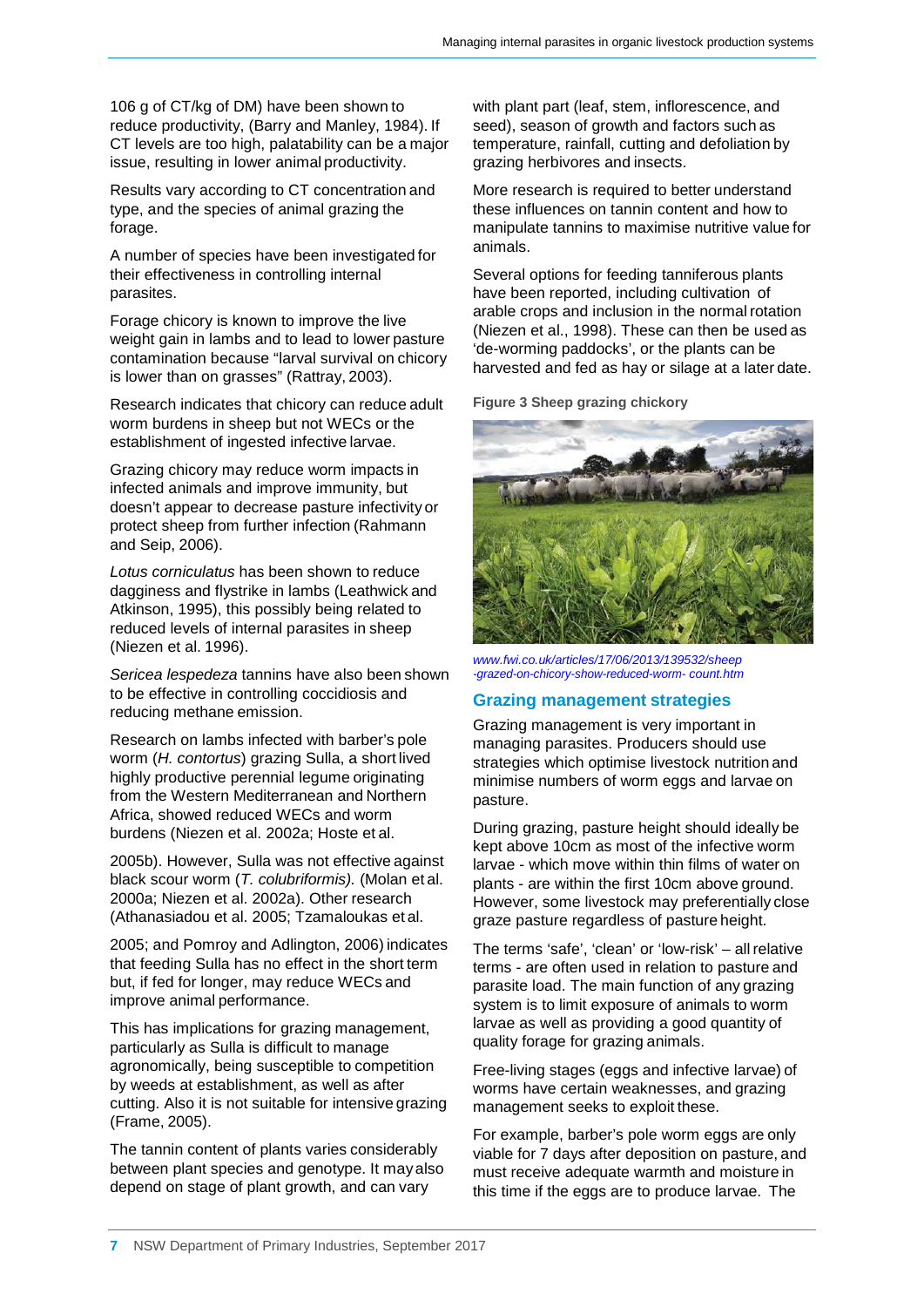infective larval stages of round worms are unable to feed and have limited energy reserves. Their life is thus limited, with death occurring faster under warmer conditions because larval motility is increased and energy reserves are depleted faster. Larvae are also susceptible to heat and desiccation. Also, many roundworms have distinct preferences for different animal species, so grazing with one species (e.g. cattle) can reduce pasture infectivity for another (e.g. sheep).

WormBoss provides grazing management options to provide low-risk worm paddocks for sheep in different regions: [www.wormboss.com.au/programs.php](http://www.wormboss.com.au/programs.php)

## Rahmann and Seip (2006) describe three grazing

management strategies as measures to minimize new and re-infection of gastro-intestinal nematodes in sheep and goats: 'preventive strategies', 'evasive strategies' and 'diluting strategies'. These are summarised in Table 3.

**Table 3 Overview of different grazing management strategies in sheep and goats (Rahmann and Seip, 2006)**

| <b>Preventive</b><br>strategies                                                                                                                                                                                                                   | <b>Evasive</b><br>strategies                                                                                                                                                                                           | <b>Diluting</b><br>strategies                                                                                                                                                                                                                                                            |
|---------------------------------------------------------------------------------------------------------------------------------------------------------------------------------------------------------------------------------------------------|------------------------------------------------------------------------------------------------------------------------------------------------------------------------------------------------------------------------|------------------------------------------------------------------------------------------------------------------------------------------------------------------------------------------------------------------------------------------------------------------------------------------|
| <b>Turning out</b><br>parasite free<br>animals on clean<br>pastures                                                                                                                                                                               | Worm<br>challenge is<br>evaded by<br>moving<br>animals from<br>contaminated<br>to clean<br>pasture                                                                                                                     | Worm<br>challenge is<br>relieved<br>by diluting<br>pasture<br>infectivity                                                                                                                                                                                                                |
| Delayed<br>turnout<br>Changing<br>pastures<br>between<br>seasons<br>Moving at<br>weaning<br>Late lambing<br>Grass re-seeds<br>Cultivation of<br>annual forage<br>crops<br>Silage/hay<br>aftermaths<br>Alternation of<br>different host<br>species | $\bullet$ Moving to<br>safe pastures<br>within the<br>same season<br>Alternate<br>grazing of<br>different<br>species<br>Hay/silage<br>aftermaths<br>New grass<br>reseeds<br>• Cultivation of<br>annual forage<br>crops | • Avoid stocking<br>rates close to<br>carrying<br>capacity of<br>plant<br>production<br>• Reduction of<br>the general<br>stocking rate<br>Mixed grazing<br>with other host<br>species<br>Alternate<br>grazing with<br>other host<br>species<br>Mixed grazing<br>with other age<br>groups |

#### *Spelling pastures*

Giving pastures a spell from grazing can break parasite lifecycles, providing cleaner pastures for livestock in the future. The length of spelling should be enough to allow a sizeable majority of the free living stages of worms on pasture to die.

For most of the important worms of livestock, the infective larval stages live much longer than the eggs from which they come. So, the infective stage depends on how long it takes most larvae to die. This is very much dependent on temperature and could range from 2-3 weeks (hot summer, western plains of NSW) to 6-8 weeks (summer, NSW North Coast), to 5-6 months (colder months, NSW tablelands). A rule of thumb for the temperate eastern third of NSW: 2- 3 months in summer, and double that in winter.

If timed correctly, spelling pastures may have additional benefits. For example, removing livestock during the wetter times of the year reduces soil compaction. Also, spelling paddocks aids pasture replenishment when they are reseeding.

There are challenges, however when you need to spell pasture for as long as 5-6 months to produce low-worm-risk pastures. A problem may develop where pastures become rank and animal production could suffer; but the aim is to minimise the deposition on pasture of worm eggs during times when conditions (warmth/moisture) allow these eggs to develop and produce larvae.When preparing a paddock for spring lambing in the Northern Tablelands of NSW, for example, this means that sheep and goats should not graze the paddock in March and April, and possibly part of May if the weather is mild. However the paddock can be grazed in the colder months leading up to lambing because the problem worm in that region, barber's pole worm, cannot complete its lifecycle when daily maxima are consistently below 18 degrees C. If the paddock is being prepared for sheep or goats, it can still be grazed with cattle to prevent feed from becoming tall and rank.

Conventional or traditional farmers have the option of 'smart grazing', which involves grazing sheep within 0-21 days after a highly effective drench. This can be done because no or few worm eggs will be passed in the dung within approximately 3 weeks of a highly effective drench.

#### *Integrated grazing*

Older, less susceptible stock grazing 'wormy' pastures can reduce worm exposure for young stock that follow.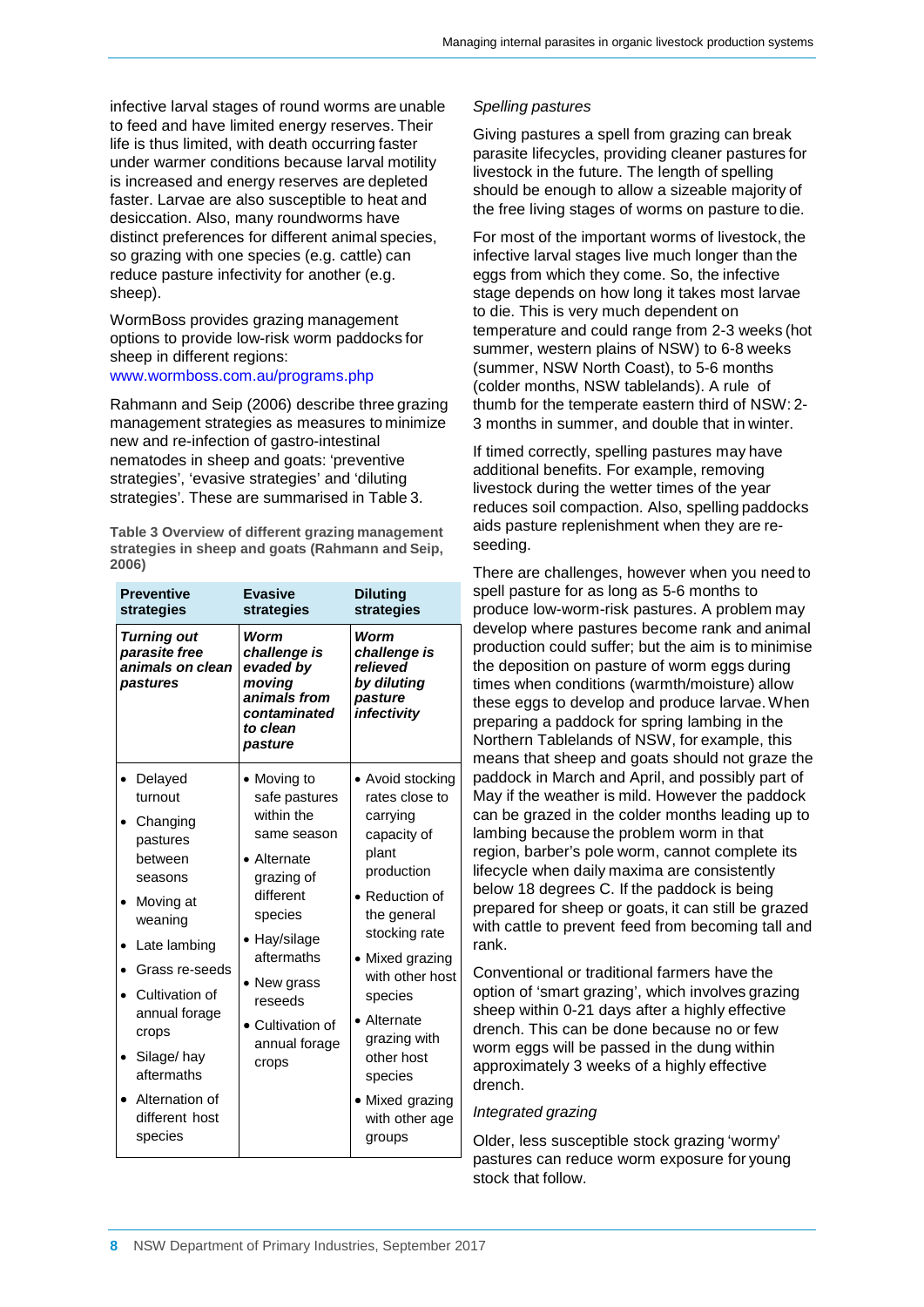A variation is to have a higher number of less susceptible livestock together with young stock.

Alternate or cross grazing is another form of integrated grazing. For example, grazing cattle before sheep improves worm control in both species as they generally carry different species of worms. Preceding or following cattle or sheep in a grazing rotation with free-ranging chickens can help also as chickens break-up manure piles.

Ducks grazing wet areas can consume snails (*Lymnaea* spp.), the intermediate host for liver fluke (*Fasciola hepatica*). For more information on identification of liver fluke snails see: <http://www.dpi.nsw.gov.au/agriculture/livestock/s> heep/health/liver-fluke-snails

Another method is to graze different species together, which 'dilutes' the parasite load. This also has weed control benefits as different grazing habits do not allow domination of any one weed species.

Niezen et al. (1996) states that in order for a successful sheep-cattle integrated grazing management system to be implemented, the ratio of sheep to cattle stock units<sup>1</sup> should approach 50:50; with any increase above 65:35 (sheep:cattle) making such a system less effective.

<http://www.agronomy.com.au/download/dseratings.pdf>

Not all species are appropriate for alternate grazing. For example, because goats are more likely to carry 'cattle' worms than say sheep, and because they also carry all 'sheep' worms, they are less effective as a means of reducing worm risk for other host species. In addition, goats generally develop less host resistance to worms compared to cattle (especially) or sheep, so tend to shed more worm eggs in their faeces.

Alpacas carry both sheep and cattle worms, as well as their own 'special' (camelid) worms (in their countries of origin). However, this does not usually present a great problem for sheep when used in small numbers as guard animals. Also alpacas use 'latrines', not widely dispersing their faeces like grazing ruminants.

Liver fluke infects a wide range of warm-blooded animals (including humans and wild animals), which has implications for grazing management and liver fluke control, except that adult beef cattle are less vulnerable to liver fluke (and shed fewer eggs) than say young cattle, small ruminants or alpacas.

#### *Cultivation and intermediate cropping*

This system curtails a build-up of insects, parasites or other disease agents and therefore promotes cleaner pastures. Sowing mustard and ploughing it in as a green manure has been shown to clean a pasture (Belstead and Belstead, 1992).

#### *Rotational and strip grazing*

Old, stale and overgrazed pastures are less nutritious and less digestible, and may have a higher parasite load. Other problems with overgrazing include soil compaction and invasion by non-palatable weed species.

Rotational grazing involves moving livestock strategically onto fresh pasture, or partitioned pasture areas, to allow vegetation in previously grazed pastures to regenerate. Other names include cell grazing and controlled grazing.

The time livestock are grazed on a particular paddock before being 'rotated' and then returned to that area generally depends on stocking rate and pasture growth rate. The latter depends on species, pasture nutritional status and climatic factors. Brief grazing periods (less than 4–7 days depending on temperature) avoids continuous infection ('auto-infection') by parasites.

Management of parasites to coincide with the duration of pasture rotations depend on the lifecycle of the particular parasite species, longevity of larvae as well as the length of time and conditions under which eggs take to hatch. For more detail relating to sheep worms, see the appendices in 'Your Program' in WormBoss, e.g. <http://tinyurl.com/factors-pdk-contam-wboss>

Strip grazing involves back-fencing stock to match larvae development so that stock are not re-infected ('auto-infected') by infective larvae produced by worm eggs they have recently deposited on pasture.

#### *Optimising pasture management for livestock health*

Good pasture management uses strategies to create good quality pastures. Achieve this by adopting practices which promote optimum soil health and pasture nutrition, combined with appropriate grazing strategies.

PROGraze is a series of workshops designed for producers to better manage their pastures and optimise livestock production and to develop pasture and livestock management plans. For more information see:

<sup>&</sup>lt;sup>1</sup> Dry Sheep Equivalents or DSE is a standard unit frequently used to compare the feed requirements of different classes of stock or to assess the carrying capacity and potential productivity of a given farm or area of grazing land. For more information see[:](http://www.agronomy.com.au/download/dseratings.pdf)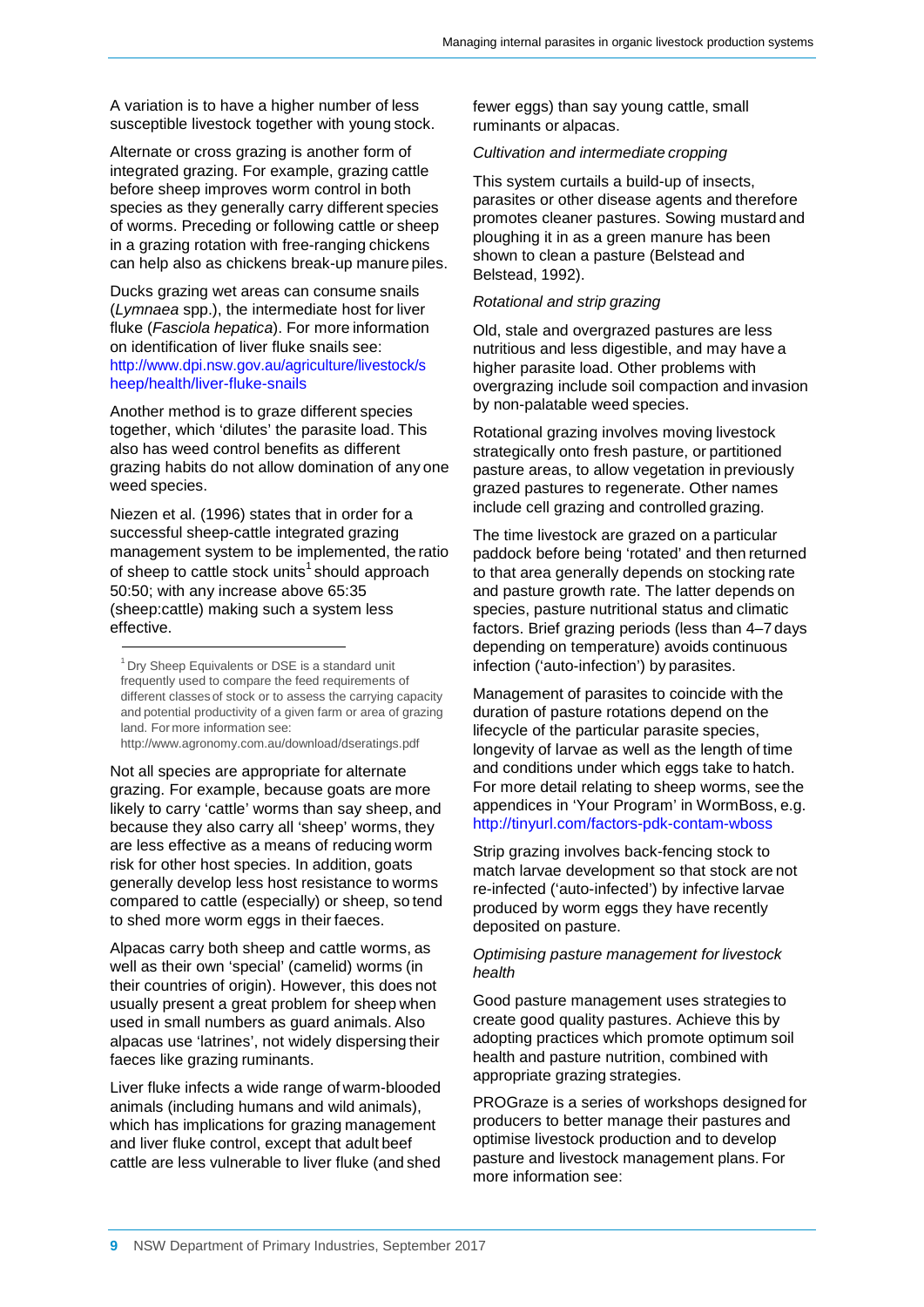#### [www.dpi.nsw.gov.au/agriculture/profarm/courses/](http://www.dpi.nsw.gov.au/agriculture/profarm/courses/) prograze

#### **Manure management**

Manure, especially cattle manure, provides a warm and moist environment which favours the survival of worm eggs and larvae.

Ideally, manure should be collected, composted and spread onto spelled pastures; however this is mostly impractical, especially in large scale operations. Specialist pasture 'sweepers' and 'vacuums' are available for this purpose (Figure 4).

**Figure 4 A pasture 'sweep and collect' manure collector**



*<http://www.towandfarm.com.au/collect-1500-p-> 215.html*

How fast manure decomposes is affected by environmental factors (rainfall, temperature) and the activity of decomposers such as earthworms, fungi, bacteria and arthropods, such as dung beetles. This can be helped by mechanical methods such as harrowing and slashing.

#### *Dung beetles*

Adult dung beetles shape dung into balls which are used to nourish its larvae. The dung is buried under the dung pat, where the female beetle lays a single egg in each dung ball. The larva hatches a few days later and feeds on dung. Larva quickly break up and bury manure pats, causing them to dry out. This restricts the development of fly and worm larvae, allows more rapid recycling of nutrients from the manure to the pasture and decreases the occurrence of rank, innutritious pasture.

Dung beetles may establish naturally in areas of high rainfall or where pastures are irrigated. If dung beetles are not already established they can be obtained from people on properties where they already exist.

Cell grazing or planned grazing can increase dung beetle populations by concentrating the manure in smaller areas, reducing the time beetles spend searching for food. Grazing cycles that match the beetles' reproductive cycle (around 3-4 weeks in summer) are good, since livestock are likely to return to a paddock at the same time that new adult beetles are emerging from the soil (Coldham, 2011).

The effectiveness of dung beetles may be less in warm moist environments where the free- stage (egg to infective larvae) of worm lifecycles are shorter.

Research into dung beetle activity and their effects on reducing parasite larvae has shown mixed results. Some showed that burial of dung helped larvae to live longer and that protection from extreme climatic conditions favoured larval development (Rahmann and Seip, 2006).

#### *Harrowing and slashing*

Harrowing or slashing paddocks are options to break up livestock manure where parasites can thrive. This spreads the manure thinly and evenly, aiding drying and increasing exposure to UV light. In addition, slashing improves the digestibility of pasture by removing tall, rank plants.

Harrowing should generally occur at the beginning of a dry period just prior to spelling a pasture.

## **Organically acceptable treatments for the control of internal parasites**

The Australian National Standard for Organic and Biodynamic Produce lists the materials which are currently permitted for use in organic farming systems for the control of pests and diseases in livestock (See:

#### <http://www.daff.gov.au/> data/assets/pdf\_file/001 8/126261/national-standard-2013.pdf. Annex D, p. 56).

The selection of organic treatments should be based on need (worm type, and level of worm burden) and as part of an integrated approach to the management of livestock pests and diseases.

Note that not all these materials are suitable for parasite control and that State or Federal regulations may restrict or prevent the use of those that are suitable. In such cases, these regulations override organic standards and must be complied with.

A few of the options for control of internal parasites are discussed below.

#### **Biological control agents**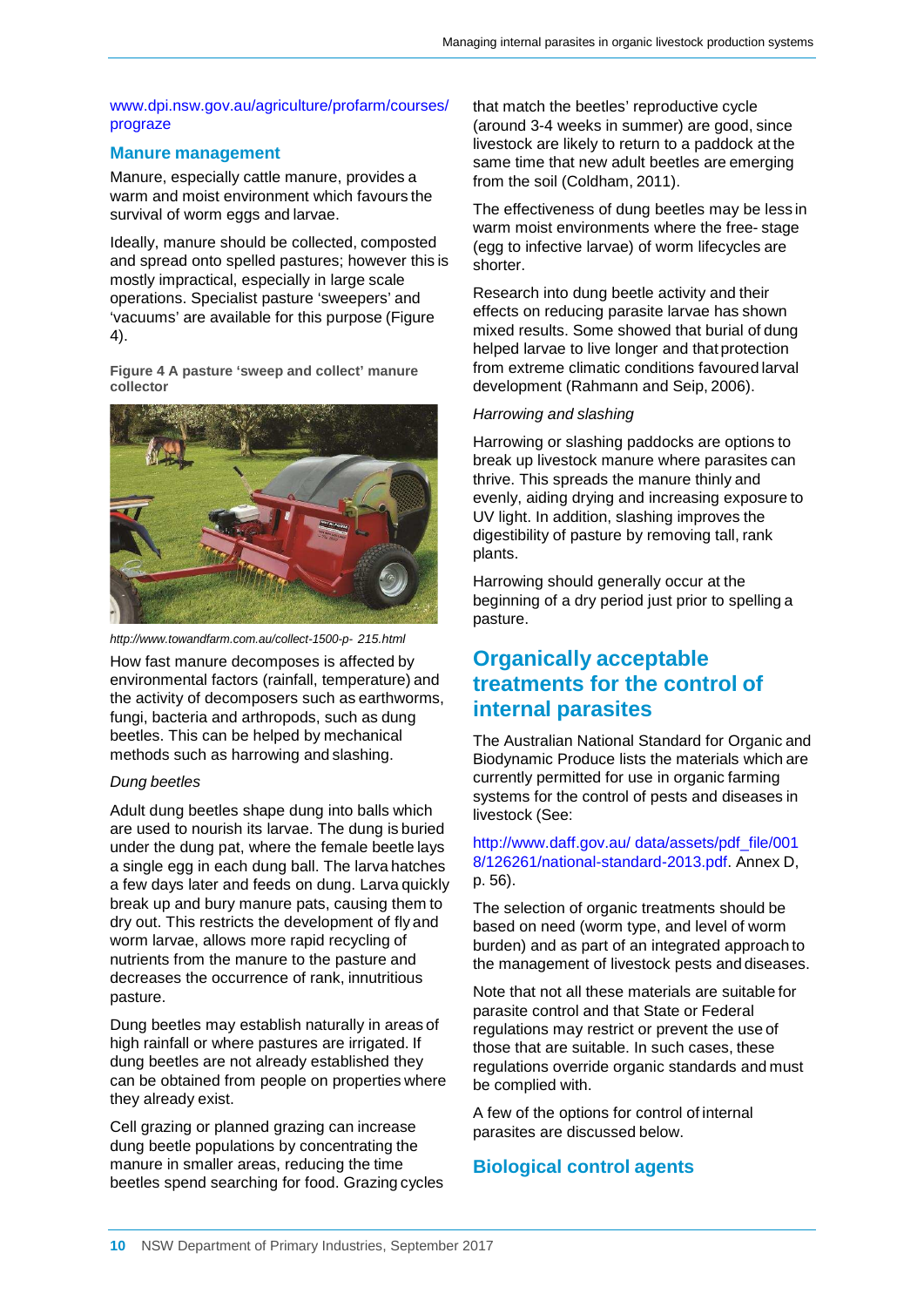All gastro-intestinal nematodes of livestock have a life-cycle which involves a free-living or preparasitic stage on pasture. These pre-parasitic stages are vulnerable to attack by biological control agents.

Some organisms that feed on free-living stages of parasites may be commercialised in the near future. These include micro-arthropods, protozoa, predacious nematodes, viruses, bacteria and fungi. The most promising are fungi.

Among the fungi, *Duddingtonia flagrans*is superior at surviving passage through the gut of animals as well as destroying worm larvae in faecal pats (Larsen, 2002). *D. flagrans* produces trapping nets, induced by the presence of nematodes, these traps lasting for about 2-3 weeks. (Gronvold et. al.,1996).

CSIRO field trials with *D. flagrans* have shown that fungal treatment of young weaners in autumn resulted in lower worm egg counts and greater live weight gains over the following winter and spring. CSIRO collaborated with a commercial partner in scaling up production of fungal material to commercial levels and developing delivery systems of fungal spores to animals (sheep, beef, dairy, goat and horses) through addition grain supplements, lick blocks or controlled-release devices.

Commercial launch of a product in Australia may not be too far way.

Strains of the bacteria *Bacillus thuringiensis* (B.t.) that kill larval and adult worms have shown promise in research studies. (see Kotze et al., 2007). B.t. is registered in Australia for insect control on plants but not for application to animals.

#### **Phytotherapeutic, marine derived, and homeopathic treatments**

The use of veterinary medicines including phytotherapeutic, marine derived and homeopathic substances is administered by the Australian Pesticide and Veterinary Medicines Authority (APVMA). APVMA registration of some products may be required before these can be legally administered. For more information see the APVMA publication - Complementary animal health products: guidelines for veterinary herbal and marine-derived remedies (see: [http://new.apvma.gov.au/node/490\).](http://new.apvma.gov.au/node/490))

#### *Phytotherapeutic treatments*

Phytotherapeutic treatments are those products which are derived from plants with minimal processing.

Organic phytotherapeutic treatments include drenches made from a mixture of natural products such as garlic, molasses, vegetable oil and cider vinegar, seaweed products and tree products.

Rahmann and Seip (2006) provide an overview of herbs and preparations that have either proved to have an anthelmintic efficacy (scientifically tested) or that are traditionally used to help control internal parasites:

#### [http://orgprints.org/12976/1/181\\_Endoparasiten\\_](http://orgprints.org/12976/1/181_Endoparasiten_) Artikel\_no\_2\_von\_Rahmann\_und\_Seip.pdf

Administer preparations derived from plants with caution. While often thought to be harmless, plants and their extracts if applied inappropriately can cause severe harm, even death.

#### *Diatomaceous earth (DE)*

Diatomaceous earth (DE) is often promoted as a natural de-wormer. DE comprises the remnants of tiny fossilised diatoms, which now occur as mine deposits in various parts of the world. DEis registered as a food additive in many countries.

It is sometimes said that the sharp edges of diatoms kill worms and insects by damaging their outer protective cuticle or coating.

Some studies have shown that continual ingestion of diatomite by animals can damage the intestinal lining, causing malabsorption and impairing gut defences through increased permeability (King, C. 2006).

#### *Homeopathic treatments*

Homoeopathy works on the principle that: "Substances usually in extreme dilutions, which when given to healthy individuals, produce the same symptoms as the disease being treated....the whole organism is treated in an attempt to raise its levels of resistance and stimulate its ability to throw off disease". (MacLeod, 1981).

Whilst there is little scientific evidence supporting the effectiveness of homoeopathy it is widely used in organic dairy farming.

#### **Mineral licks**

It has been suggested that adding minerals and clays such as bentonite<sup>2</sup>, (a very fine clay containing up to 70% silicates) to the livestock's diet in the form of freely available mineral licks or blocks, might also help as a de-wormer.

 $2$  Note that bentonite should not be used for more than 8 weeks or problems may develop in the rumen.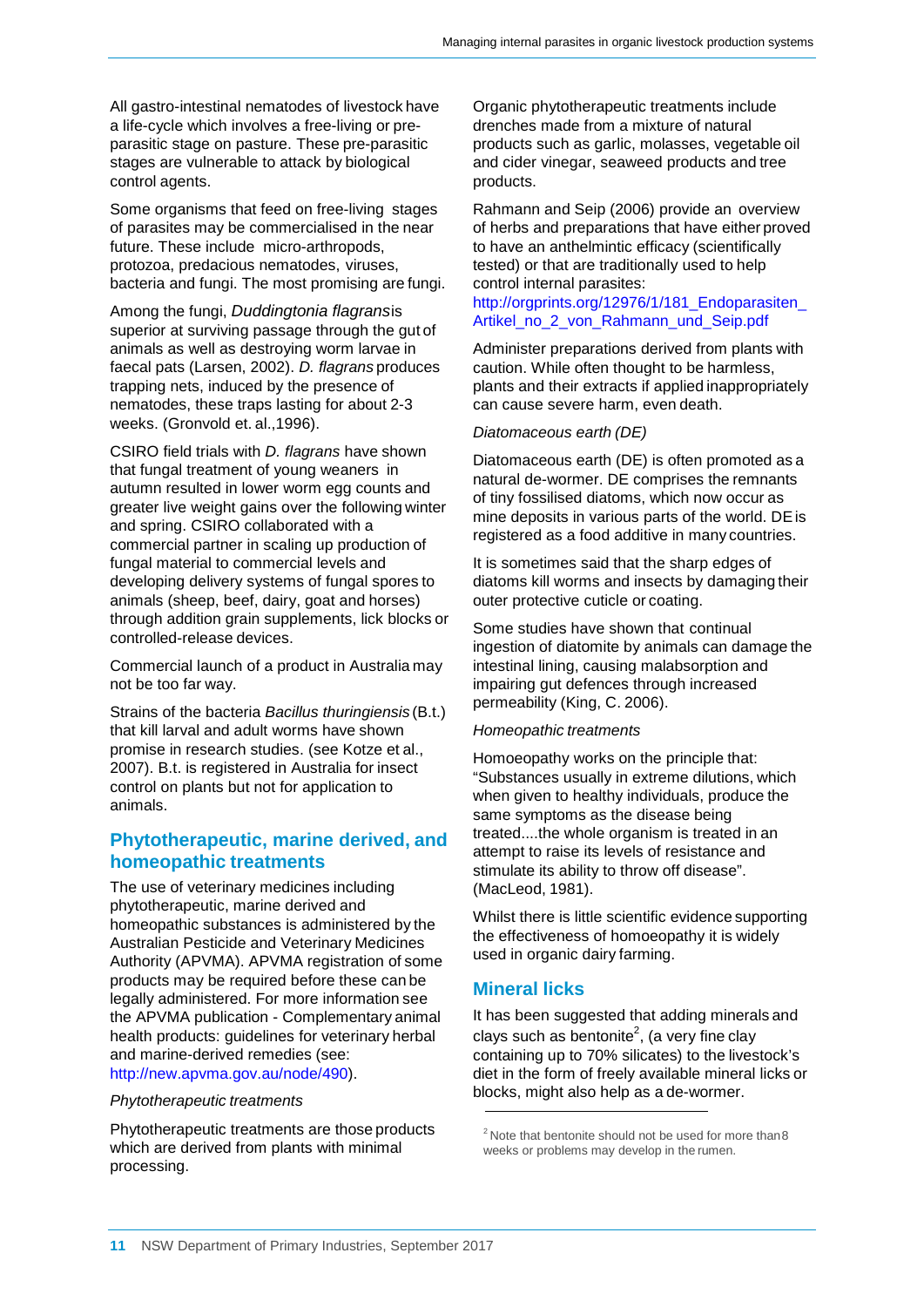Mineral licks ideally are formulated based on an assessment of local soils and plants for deficiencies. A nutritionally balanced diet, which includes correction of mineral deficiencies, will improve resilience of animals to parasites.

Trengove (2001) examined the impact of commercially available multi-mineral mixes on worm burdens and found no effect against *Trichostrongylus* spp. or *Teladorsagia* sp. in sheep. However, long-term studies are being considered as they may more accuratelyassess the nutritional effects of minerals (MLA, 2007).

#### **Copper**

Copper (Cu) is important for immune function in livestock. Cu at the right therapeutic dose is known to be effective against certain internal parasites, notably barber's pole worm (*Haemonchus contortus*). However, the margin between the therapeutic amount of Cu, given by mouth as a single dose, and levels that are toxic for sheep, is relatively small. Great care should be taken when mixing sheep rations or feeding this mineral, especially in areas where plants containing pyrrolizidine alkaloids are endemic and likely to be grazed. These include *Echium* (Paterson's Curse), *Heliotropium* and *Senecio* (fireweed) species. Toxins in these plants can cause copper accumulation and chronic copper poisoning in some livestock. See also: [www.dpi.nsw.gov.au/agriculture/livestock/nutritio](http://www.dpi.nsw.gov.au/agriculture/livestock/nutritio) n/problems

#### *Copper sulphate (CuSO4)*

Copper sulphate (CuSO4) or 'bluestone' has been shown to be effective against barber's pole worm and its use is often advocated in organic farming. As noted above, carefully avoid overdosing livestock, which can cause severe illness and even death.

#### *Copper oxide wire particles (COWP) bolus*

Boluses of copper oxide wire particles (COWP) given orally are a much safer form of copper supplementation. The boluses lodge within the forestomachs and release needle-like particles of copper oxide that move with the ingesta to the abomasum. The low pH here facilitates release of soluble copper (Bang 1990). Note that COWPs have been found to be effective against barber's pole worm but not intestinal worms. Also, they may not be registered for this use.

#### **Use of Vaccines**

Boosting host immunity with a vaccine is another way of managing internal parasites.

Field trials in Western Australia and New South Wales have shown that a vaccine developed by the Moredun Institute in Scotland for barber's pole worm, could produce up to 90% protection in a flock. (Besier, 2012).

The vaccine, known as BarberVax $\circledR^3$ , is not yet registered for use in sheep or goats in Australia. The product is currently (2014) undergoing registration with the Australian Pesticides and Veterinary Medicines Authority (APVMA). More recently, Meat & Livestock Australia (MLA) and the Goat Industry Council of Australia (GICA) have joined forces with Moredun Research Institute to enable use of BarberVax® in goats.

<sup>3</sup> Producers should gain written permission from their certifier prior to the use of this and other vaccines

Unlike most bacterial and viral vaccines, which often employ a primer dose followed by a booster, Barbervax® will require (several) repeat doses through a barber's pole worm season. This is because the vaccine employs 'hidden' antigens, from the worm's gut, and this is not boosted by natural infection from barber's pole worm as the animal's immune system can't 'see' these antigens unless separated from the worms.

Organic standards classify the use of vaccines as 'restricted'. Accordingly their routine use is discouraged and is only permitted when the organic farmer demonstrates that a specific disease is endemic in the region or on the organic farm, or where their use is required by law or, in proven cases, where such a disease cannot be effectively controlled by other management practices.

Organic certifiers require written verification from a veterinarian to confirm the presence or threat of disease prior to approving the application of the treatment. In addition, the vaccines must not contain genetically modified ingredients or byproducts.

The use of vaccines under these circumstances will not prejudice certification and does not require quarantine procedures. Full records of all treatments must be kept.

For more information on the use of vaccinations and other veterinary treatments in organic farming see:

[www.dpi.nsw.gov.au/\\_\\_data/assets/pdf\\_file/0013/](http://www.dpi.nsw.gov.au/__data/assets/pdf_file/0013/) 213601/Use-of-vaccinations-in-organicfarming.pdf

#### **Chemical treatments**

Animal welfare is a prime concern in organic standards and severe parasitism should never be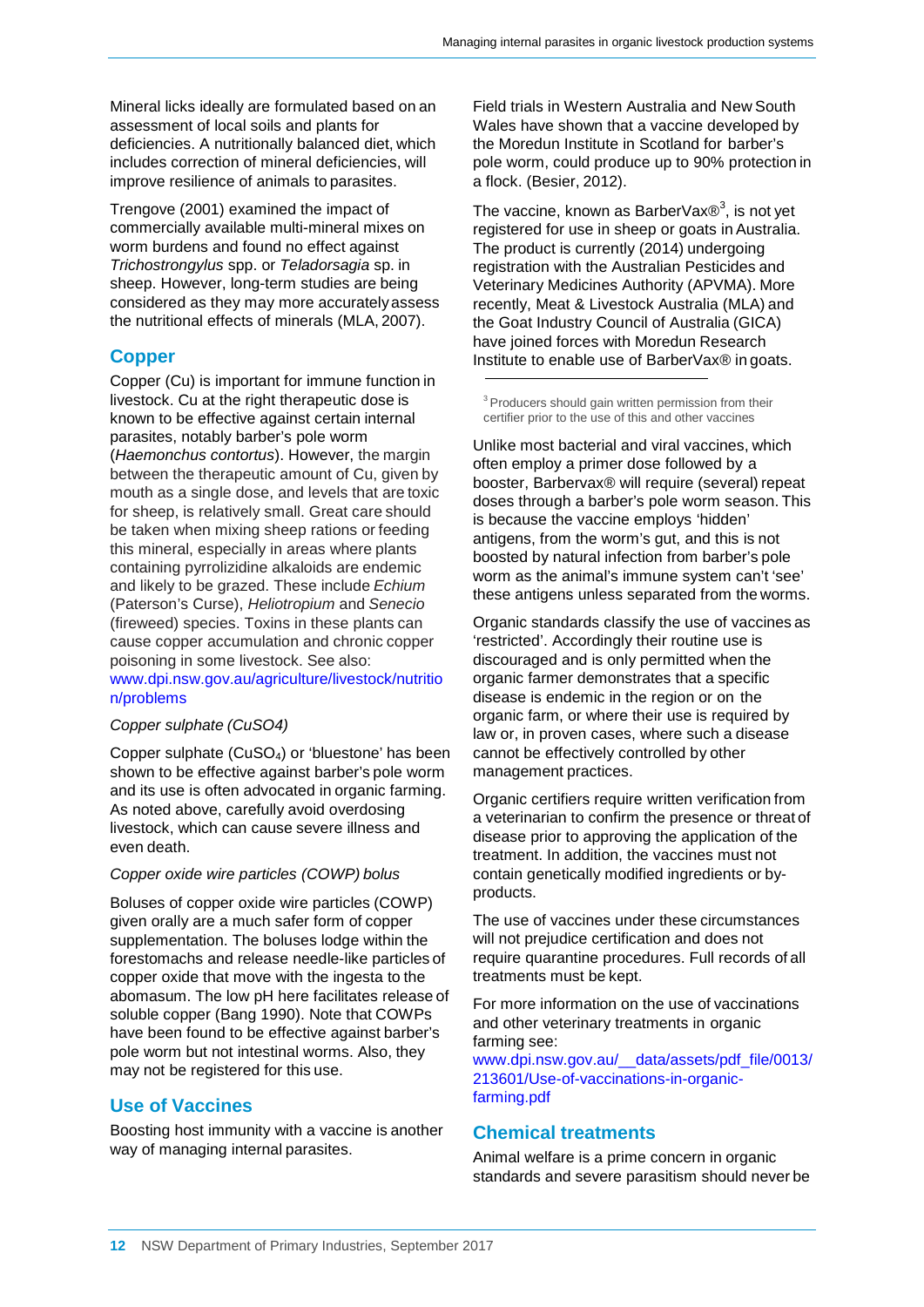allowed to develop. However if an animal is severely parasitised, chemical control may bethe only humane option. Furthermore, if treatment is mandated by Commonwealth, State or Territory legislation, then this has precedence over organic standards and the specified control must be undertaken.

If treatment is required, the Australian National Standard for Organic and Bio-dynamic Produce (OISCC, 2013) states that treatment should consist of:

*3.15.4*

*a. In the first instance, the provision of phytotherapeutic (e.g. plant extracts/essences etc.) or homeopathic products (e.g. plant, animal or mineral substances), or*

*b. If the above products are not successful and are unlikely to become effective in combating illness or injury and further treatment is essential to avoid suffering or distress to the animal, allopathic4 veterinary drugs or antibiotics may be used in accordance with veterinary direction.*

Where specific disease or health problems occur and no alternative permissible treatment or management practice exists (under the Standard), or where treatment is required by law; the following applies:

> *a. Therapeutic use of allopathic veterinary drugs or antibiotics is permitted. After such treatment, livestock cannot be sold as organic or bio-dynamic. Their products and/or progeny can be marketed as organic or bio-dynamic after a minimum management period…'*

Prior to administering any non-permitted treatment, the animal should be removed from the organic management system and placed in a specially allocated (non-certified) quarantine area.

Following treatment, livestock should then either be permanently removed from the enterprise or if being returned to the organic unit, held in the quarantine area for a period equivalent to at least three times the withholding period specified on the product label, or three weeks, whichever is longer.

Organic standards state that if the treated animal is to be returned to the organic production unit there are conditions pertaining to the sale of products or progeny derived from the animal(see Table 4).

**Table 4 The minimum management period livestock products and/or progeny can be marketed as organic, bio-dynamic or inconversion. Source: OIECC, 2009.**

| <b>Produce</b>                                    | <b>Requirements for</b><br>organic           |
|---------------------------------------------------|----------------------------------------------|
| Wool                                              | From 18 months<br>after entering the         |
| Milk                                              | From 180 days<br>after entering the          |
| Eggs                                              | From chicks up to 2<br>days old entering the |
| Poultry & meat<br>from game birds                 | From chicks up to 2<br>days old entering the |
| Ruminant and mono-<br>gastric animals for<br>meat | From last<br>trimester<br>(excludes embryo   |
| Aquaculture                                       | From fingerling form                         |

## **Conclusion**

Control of internal parasites in organic farming systems is achieved by an integrated approach to livestock management.

Management strategies include:

- Regular monitoring of livestock for signs of infection using tests and visual tools.
- Genetic selection of resistant breeds and improving in-flock resilience by culling susceptible livestock and using sires with favourable breeding values.
- Managing exposure to worms by providing low-risk pastures; achieved by rotational grazing, grazing with alternate species, spelling pastures, removal / spreading of manure etc.
- Providing good, balanced nutrition, through good quality pastures, supplementary feeding if required, and mineral licks where deficiencies have been identified.
- Using biological controls such as dung beetles and, when available, predacious fungi, to reduce pasture contamination.

To manage animals' existing worm burdens:

Use of vaccinations when available

<sup>4</sup> The Oxford English Dictionary defines allopathy as:the treatment of diseases by conventional means, i.e. with drugs having effects opposite to the symptoms; often contrasted with homeopathy.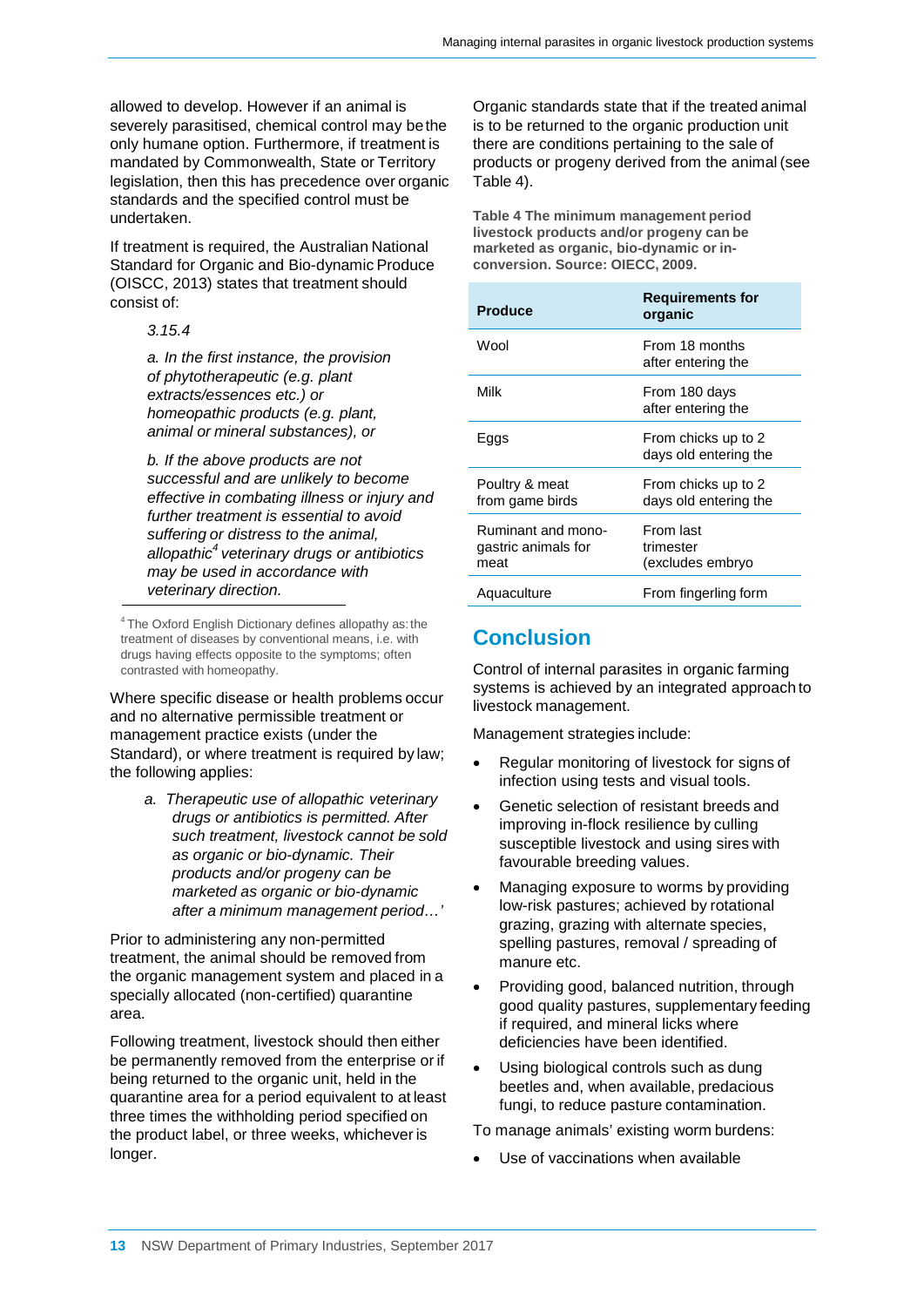- Careful use of alternative treatments and therapies, and monitoring their efficacy. These include herbs such as garlic, slippery elm and plantain, minerals including copper, dolomite and seaweed meal, and homeopathic remedies.
- Animal welfare is a prime concern in organic standards and severe parasitism should never be allowed to develop even if it means compromising the livestock's organic status.

#### **References and recommended reading**

Agriculture Western Australia 2012. Manure management on small properties. Farmnote 509. [http://archive.agric.wa.gov.au/objtwr/imported\\_as](http://archive.agric.wa.gov.au/objtwr/imported_as) sets/content/fm/small/fn\_manure\_management\_s mall\_properties.pdf

ATTRA 2007. Tools for Managing Internal Parasites in Small Ruminants: *Sericea Lespedeza*.

[www.acsrpc.org/Resources/PDF/sericea\\_lesped](http://www.acsrpc.org/Resources/PDF/sericea_lesped) eza.pdf

Athanasiadou S, Tzamaloukas O, Kyriazakis I, Jackson F, Coop RL 2005. Testing for direct anthelmintic effects of bioactive forages against *Trichostrongylus colubriformis* in grazing sheep. Veterinary Parasitology 127: 233–243.

Barry T N and Manley T R 1984. The role of condensed tannins in the nutritional value of *Lotus pedunculatus* for sheep. 2. Quantitative digestion of carbohydrate and proteins. Br. J. Nutr. 51:493–504.

Besier RB 2014. A vaccine against Barber's Pole worm - the reality gets closer. Sheep CRC, 2014. [www.wormboss.com.au/news/articles/worms](http://www.wormboss.com.au/news/articles/worms-)and-other-parasites/a-vaccine-against-barberspole-worm-the-reality-gets-closer.php

Belstead J & Belstead P 1992. Homoeopathy for Farm Animals. Pub. Peter and Jean Belstead, Australia.

Burke JM, Miller JE, Larsen M, Terrill TH 2005. Interaction between copper oxide wire particles and *Duddingtonia flagrans* in lambs. Veterinary Parasitology 134 (2005) 141–146.

[www.acsrpc.org/Resources/PDF/COWP](http://www.acsrpc.org/Resources/PDF/COWP-)fungus.pdf

Coldham J 2011. "Dung Beetles and Internal Parasites of Sheep" MLA Super PIRD S2005/NO3 Final Report.

Frame J 2005. Forage legumes for the temperate grasslands – Sulla, (published by FAO, Rome) pp. 79-83.

Grønvold J, Nansen P, Henriksen SA, Larsen,M, Wolstrup J, Bresciani J, Rawat H & Fribert L 1996. Induction of traps by *Ostertagia ostertagi* larvae, chlamydospore production and growth rate in the nematode-trapping fungus *Duddingtonia flagrans*. Journal of Helminthology 70, 291–297. Heckendorn F. 2005: Kondonsierte Tannine - Eine Möglichkeit zur Kontrolle von Magen-Darm-Würmern? Forum 1/2, p. 11-13.

Hoste H, Paolini V, Valderrabano J, Uriarte J, Barrau E, Fouraste I 2005b. Use of bioactive plants to control infections of the gastrointestinal tract with nematodes in goats in the Southern part of Europe. In: Thamsborg SM, Larsen M, Busch M 2004. Sustainable, non-chemical control of small ruminant nematode parasites in Europe. Proceedings from an International Workshop held at Danish Centre of Experimental Parasitology Royal Veterinary and Agricultural University.

King C 2006. Natural dewormers. http:// animavet.com/NaturalDewormers.pdf

Knox MR and Faedo M 2001. Biological control of field infections of nematode parasites of young sheep with *Duddingtonia flagrans*. Veterinary Parasitology 101 : 155-160. A review with emphasis on *Duddingtonia flagrans*. In: Biological control of nematode parasites of small ruminants in Asia, FAO Animal Production and Health Paper, Biological control in a global perspective – pp. 19-37. 2002.

Kotze AC, O'Grady J, Gough JM, Pearson R, Bagnall NH, Kemp DH, Akhurst RJ, Larsen M 2007. Toxicity of *Bacillus thuringiensis* to parasitic and free-living life-stages of nematode parasites of livestock. Int. J. Parasitol. 2007Apr; 37(5):577.

#### [www.ncbi.nlm.nih.gov/pubmed/15964574](http://www.ncbi.nlm.nih.gov/pubmed/15964574)

Love S 2011. Drench resistance and sheep worm control. NSW Industry and Investment Factsheet. PUB 11/15

[www.dpi.nsw.gov.au/\\_\\_data/assets/pdf\\_file/0009/](http://www.dpi.nsw.gov.au/__data/assets/pdf_file/0009/) 111060/Drench-resistance-and-sheep-wormcontrol.pdf

Love S 2010. Alpaca worms - an overview <http://www.dpi.nsw.gov.au/agriculture/livestock/h> ealth/specific/other/alpaca-worms. NSW DPI Primefact 911. Accessed 26 February 2014.

Love S and Hutchinson G 2007. Cattle worm control – the basics. NSW DPI Primefact 419. <http://tinyurl.com/dpi-cattle-worms>

MacLeod G 1981. The Treatment of Cattle by Homoeopathy, Health Science Press.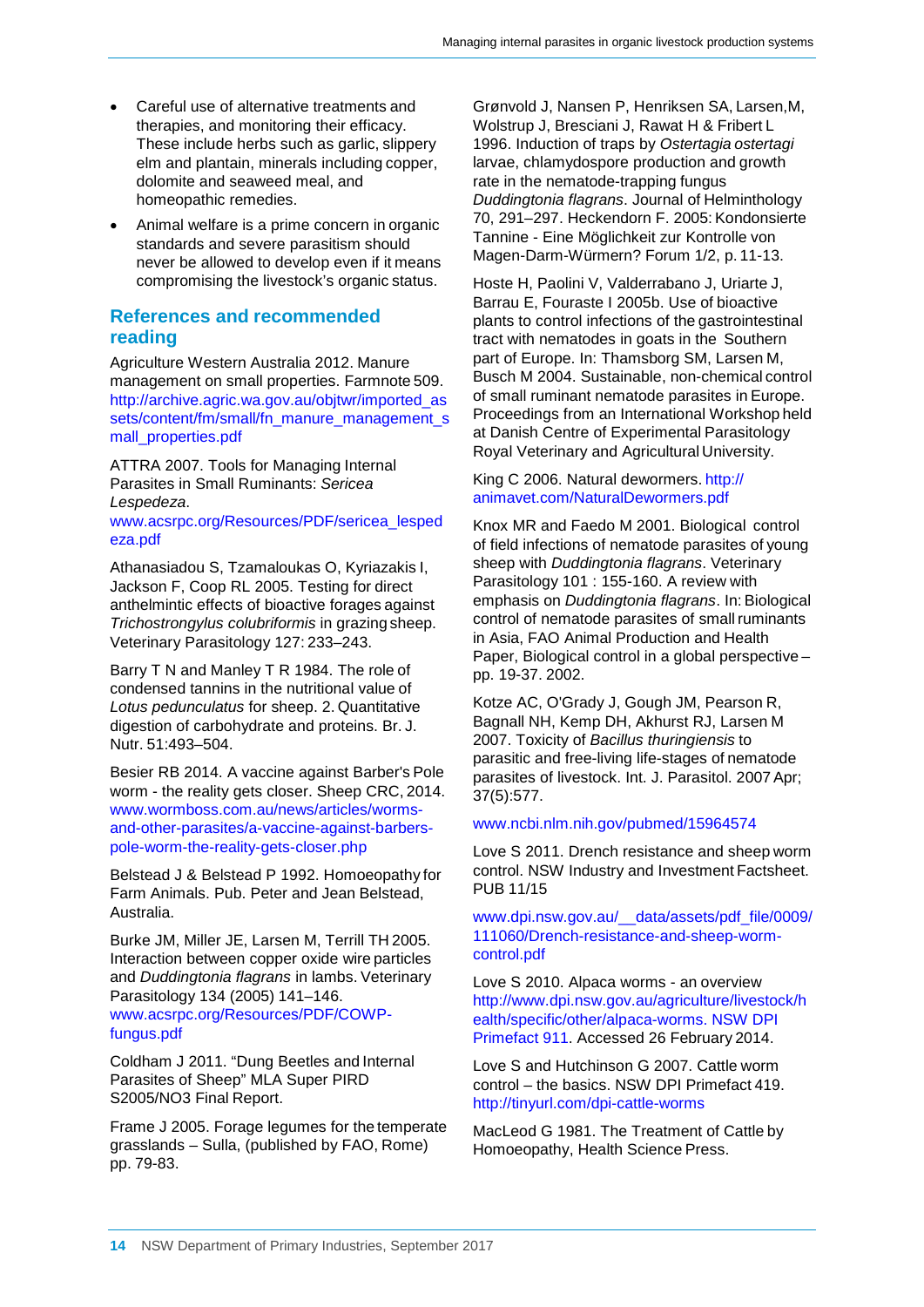Min BR,,and Hart SP 2003. Tannins for suppression of internal parasites. Journal of Animal Science 81: 102-109.

Oxford Dictionaries, 2014. <http://www.oxforddictionaries.com/definition/> english/allopathy

Sackett D, Holmes P, Abbott K, Jephcott S and Barber M 2006. Assessing the economic cost of endemic disease on the profitability of Australian beef cattle and sheep producers. Meat and Livestock Australia. North Sydney. ISBN: 1741910021. Project Code: AHW.087.

#### <http://tinyurl.com/sackett-mla-report>

MLA 2007. Improving internal parasite control in sheep with nutrition. [http://tinyurl.com/mla](http://tinyurl.com/mla-)sheepworms-nutrition

MLA 2007. Options for the control of parasites in the Australian Goat Industry. A situational analysis of parasites and parasite control. <http://preview.tinyurl.com/lhb9ywy>

Molan AL, Alexander RA, Brookes IM, Mac Nabb WC 2000a. Effect of an extract from Sulla (*Hedysarum coronarium*) containing tannins on the migration of three sheep gastrointestinal nematodes in vitro. Proceedings of New Zealand Society of Animal Production 60: 21-25.

Niezen JH, Milne G, Douglas G, Foote L and Litherland A 1996. The integration of *Lotus corniculatus* and *Hedysarum coronarium* into grazing systems for control of dagginess and flystrike. Final report on Meat New Zealand Project No. 96PR 37/3.3, 58pp.

Niezen JH, Charleston WAG, Hodgson J, Mackay AD and Leathwick DM 1996. Controlling internal parasites in grazing ruminants without recourse to anthelmintics: approaches, experiences and prospects. International Journal for Parasitology, Vol. 26, No. 8/9, pp. 983-992, 1996.

Niezen JH, Robertson HA, Waghorn GC, Charleston WAG 1998. Production, faecal egg counts and worm burdens of ewe lambs which grazed six contrasting forages. Veterinary Parasitology 80: 15-27.

Niezen JH, Charleston WAG, Robertson HA, Shelton D, Waghorn GC, Green R 2002a. The effect of feeding sulla (*Hedysarum coronarium*) or lucerne (*Medicago sativa*) on lamb parasite burdens and development of immunity to gastrointestinal nematodes. Veterinary Parasitology 105: 229-245.

OISCC 2013. National Standard for Organic and Bio-dynamic Produce. Edition 3.5, February, 2013. DAFF GPO Box 858 Canberra, ACT, 2601,

#### Australia.

#### [www.daff.gov.au/](http://www.daff.gov.au/) data/assets/pdf\_file/0018/126 261/national-standard.pdf

Pomroy WE, Adlington BA 2006. Efficacy of short-term feeding of sulla (*Hedysarum coronarium*) to young goats against a mixed burden of gastrointestinal nematodes. Short communication. Veterinary Parasitology 136: 363-366.

Rahmann G and Seip H 2006. Alternative strategies to prevent and control endoparasite diseases in organic sheep and goat farming systems – a review of current scientific knowledge. In: Rahmann, Gerold (Ed.) Ressortforschung für den Ökologischen Landbau 2006, Sonderhefte der Landbauforschung Völkenrode, no. 298, pp. 49-90. http://orgprints.org/12976/1/181\_Endoparasiten

Artikel\_no\_2\_von\_Rahmann\_und\_Seip.pdf

Rattray PV 2003. Helminth Parasites in the New Zealand Meat & Wool Pastoral Industries: A Review of Current Issues. Final Report p.114- 117.

Sackett D, Holmes P, Abbott K, Jephcott S, Barber M 2006. 'Assessing the economic cost of endemic disease on the profitability of Australian beef cattle and sheep producers.' MLA report AHW.087. (MLA: Sydney)

Schoenian S and Semler J 2013. Strategies, Techniques, and Experience to Foster Parasite Resistance and Resilience. Presentation given to a small ruminant workshop at the 2013 PASA Conference in State College, PA. University of Maryland Small Ruminant Extension Program. <http://www.slideshare.net/schoenian/fosteringpar> asiteresistance

Soil & Health Association of NZ Inc. and Bio Dynamic Farming and Gardening Association in NZ Inc. 2010. Organic Pastoral Resource Guide. 2nd Edition. Available online:

<http://tinyurl.com/organic-pstrl-resource-guide>

Tzamaloukas O, Athanasiadou S, Kyriazakis I, Jackson F, Coop RL 2005. The consequences of short term grazing of bioactive forage on established adult and incoming larvae populations of *Teledorsagia circumcincta* in lambs. International Journal for Parasitology 35: 329-335.

Waller PJ, Dash KM, Barger IA, Le Jambre LF and Plant J 1995a. Anthelmintic resistance in nematode parasites of sheep: learning from the Australian experience. Veterinary Record 136: 411-413.